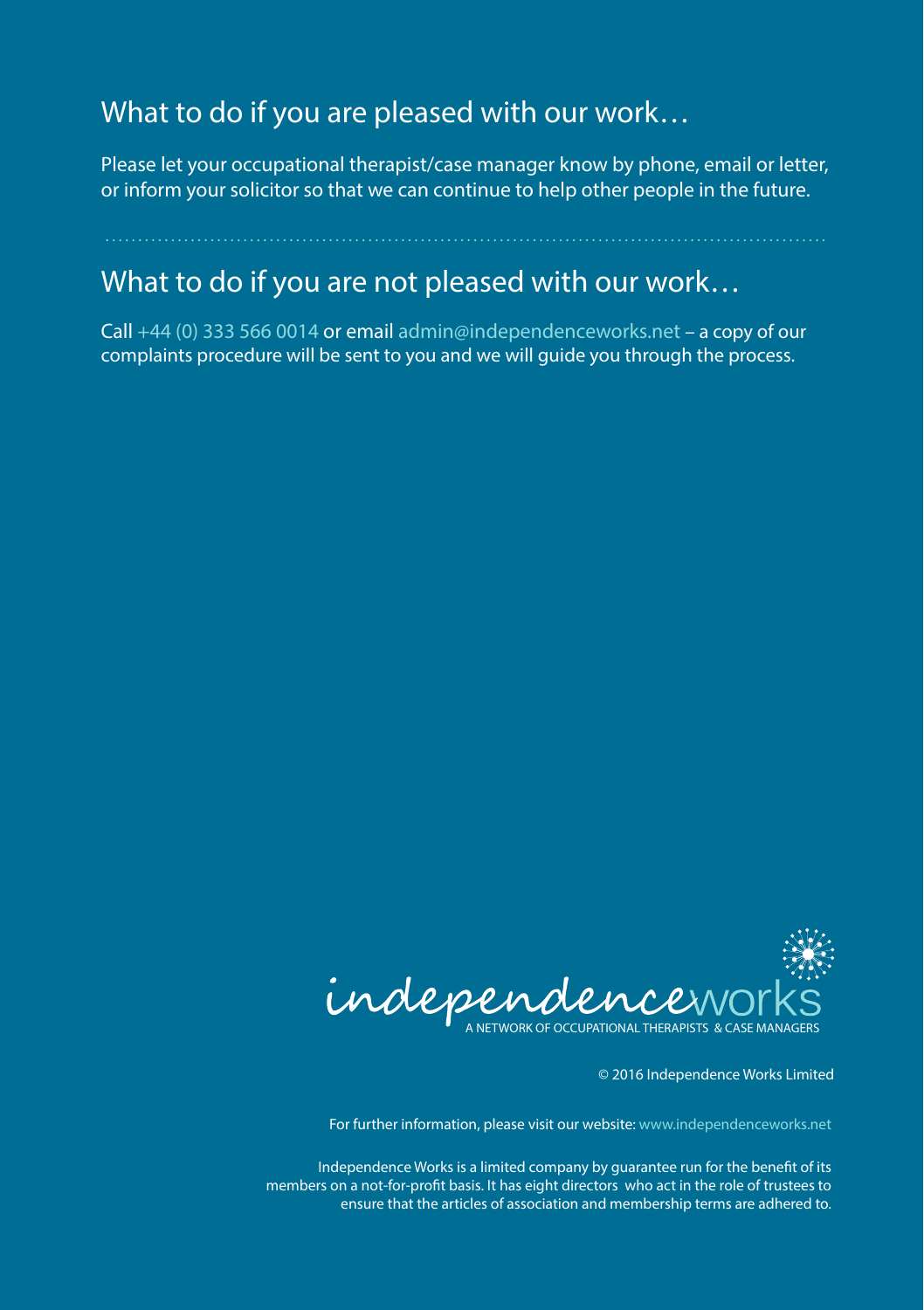



Independence Works making a better future possible

WWW.INDEPENDENCEWORKS.NET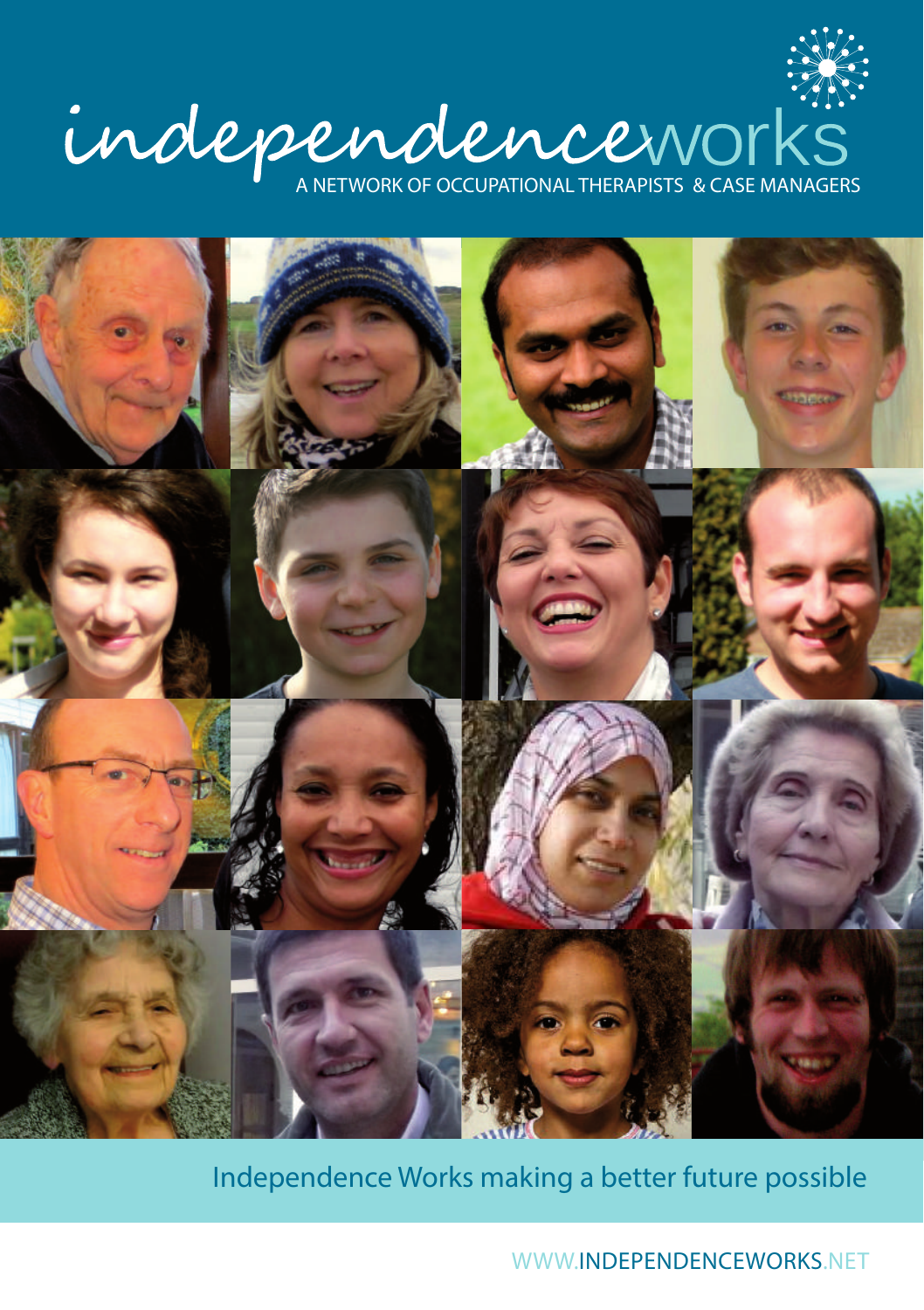## About Independence Works

Independence Works is an established panel of occupational therapists/ case managers with proven skills in rehabilitation, working with individuals (both adults and children) who experience severe life-changing injuries such as acquired brain injury, amputation and spinal cord injury.

We are unique among the health professions because as occupational therapists we have a broad education in the health, social, psychological and occupational sciences which equips us with the attitudes, skills, and knowledge to work collaboratively with people to bring about positive life changes. We focus on what is important to the client, helping them to live their lives in a way that is meaningful and satisfying for them. We offer a sensitive, collaborative approach with our clients to help them make lifestyle adjustments and access the support they need after an injury.

Independence Works has been providing case management to those with life-changing injuries for the past fifteen years. We have a strong reputation within the insurance and litigation environments for providing high quality effective rehabilitation. We have a UK wide coverage including Scotland, Wales, Northern Ireland and the Channel Islands. Our occupational therapists/case managers have been part of our group for many years and together we have a wealth of specialist experience and commitment to this work. This makes it possible for us to provide greater continuity to our clients, which we recognise, is very important to them.

We have built up an excellent countrywide network of other professionals such as physiotherapists, counsellors and specialist equipment providers which enables us to arrange the most appropriate service for each individual client very quickly.

The CV's of all our occupational therapists/ case managers can be seen on our website and if required we can provide references for you to view. If you want to know more about our not-for-profit organisation please visit: www.independenceworks.net

> We aim to treat our clients as we would expect our own loved ones to be treated: with the highest standard of service.